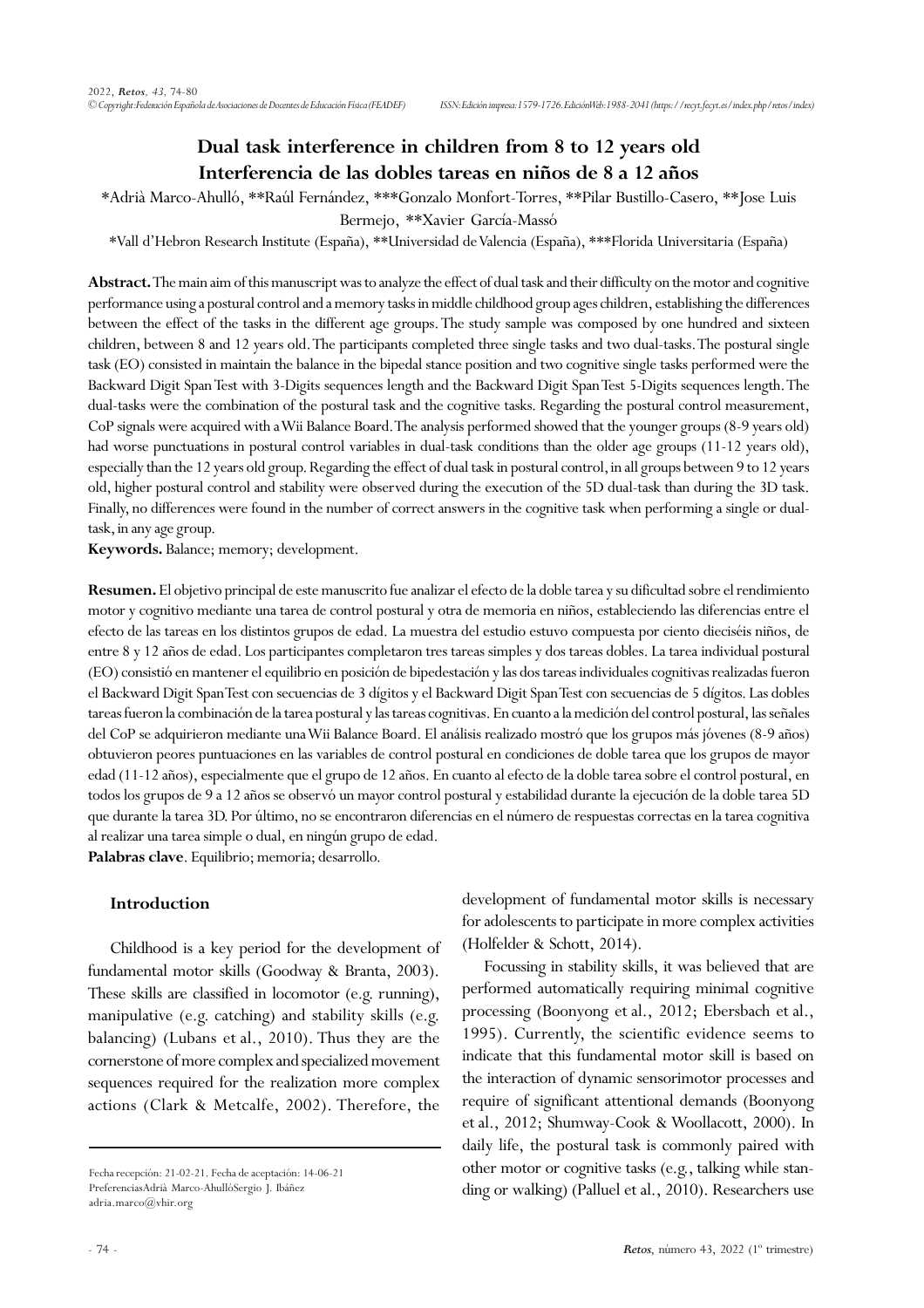dual-task methodology to investigate the attentional demands of motor tasks or the effects of concurrent tasks on motor performance (Huang & Mercer, 2001). There are many studies on dual-tasks in adults and its effects are being studied in children and adolescents (Arce-Cifuentes et al., 2020; Bustillo-Casero et al., 2017, 2020; Huang et al., 2003).

Some of the research carried out in children performing dual-task postulates that a cognitive task alters motor performance. Schmid et al. (2007), confirmed that a concurrent cognitive task influences postural control of 9 years old children. Blanchard et al. (2005) observed differences in the strategies of postural control in children of 8 and 10 years of age as compared to adults when performing a cognitive task, obtaining a longer center of pressure (CoP) path length in children. Huang et al. (2003) obtained that children in the range between 5 to 7 years old decrease their gait speeds while performing concurrent cognitive tasks.

Some authors affirm that the degree of interference that causes the realization of dual tasks in children, varies according to the age of the child and the type of cognitive task that is carried out (Boonyong et al., 2012). In a recent study, Villarrasa-Sapiña et al., (2019) analyzed the development of postural control and the cost of the cognitive task on postural control during early childhood. The results of this work showed that during the performance of the dual-task the 4-year-old children had less postural control than the 5, 6 and 7-year-old children. Additionally, younger children had a lower performance in the cognitive task than those ages 6 and 7. Olivier et al. (2010), conducted a study to clarify the effect of the dual-task on postural control in children from 7 to 11 years old and adults, and showed that around the age of 8 years the single postural task performance raised an adult-like level. Nevertheless, the management of the attentional resources did not reached the adult level until 11 years old. Palluel et al. (2010) obtained that in the accomplishment of a dual-task, adolescents between 12 and 15 years had worse punctuations in postural control variables (e.g. medio-lateral mean velocity and medio-lateral Root Mean Square) that adolescents of 16 and 17 years and adults, regardless of the complexity of the postural task. The authors attribute these differences to the inability to properly manage attention resources for the performance of two tasks simultaneously and to a limited capacity of information processing in young people under 14-15 years.

Regarding the type of cognitive task, Huang et al. (2003) compared the effects of different cognitive tasks (visual identification, auditory identification and memorization) in children between 5 and 7 years old. They obtained that the auditory identification task produced the greatest interference and the memorization task the smallest interference in the postural performance. Other studies vary the difficulty of the cognitive task, obtaining that the greater the difficulty of the cognitive task, the lower the cognitive performance (Olivier et al., 2010; Palluel et al., 2010). Olivier et al. (2010) assert that increasing the cognitive task difficulty implies postural modification only in children of 7 years but not in older children. Estevan et al. (2018) measured in adolescents between 13 and 16 years how the increase in the difficulty of the cognitive task affected the performance of the postural task, observing that as the cognitive requirements increased, the adolescents did not maintain their performance, both in balance and in cognition. At the same time, they observed that postural control and cognition maturate with age.

Although, research in the field of dual-task effect is increasing, is necessary to extend the literature about these effects in different children age groups, considering also the different types of cognitive task (i.e. arithmetic's, executive function, memory…) and different difficulty levels. As far as the authors know, there are no works that show the dual-task effects using a postural control and a memory tasks with different difficulty levels in middle childhood age groups.

For this reason, the main aim of this manuscript was to analyze the effect of dual task and their difficulty on the motor (postural control) and cognitive (memory) performance in middle childhood group ages children, establishing the differences between the effect of the tasks in the different age groups.

# **Material and Methods**

#### *Participants*

One hundred and sixteen children, between 8 and 12 years old, participated in this study. The inclusion criteria were: i. participants had not prior experience with the experimental tasks, ii. to be between 8 and 12 years old (both inclusive) and iii. have not any motor control or neural pathology that could affect balance. The characteristics of the groups are shown in Table 1.

| Table 1.                                                                  |              |             |             |                                         |                           |  |  |  |
|---------------------------------------------------------------------------|--------------|-------------|-------------|-----------------------------------------|---------------------------|--|--|--|
| Subjects' characteristics.                                                |              |             |             |                                         |                           |  |  |  |
| Age (years)                                                               | 8 years old  | 9 years old |             | 10 years old 11 years old 12 years old  |                           |  |  |  |
| Number of subjetcs                                                        | (19)         | (23)        | (24)        | (27)                                    | (23)                      |  |  |  |
| Weight (kg)                                                               | 33.94 (6.76) | 33.05(8.53) |             | 38.74 (9.20) 43.10 (12.13) 43.74 (5.47) |                           |  |  |  |
| Height $(m)$                                                              | 1.34(5.54)   | 1.35(8.53)  | 1.42(8.97)  |                                         | $1.46(6.80)$ $1.53(5.93)$ |  |  |  |
| BMI $(kg·m-2)$                                                            | 18.71 (2.95) | 17.98(3.54) | 18.93(2.84) |                                         | 19.88 (4.97) 18.73 (2.05) |  |  |  |
| BMI <sub>Percentile</sub>                                                 | 73.5(24.12)  | 58.4(30.71) |             | 65.8 (27.49) 56.1 (35.62) 51.7 (25.78)  |                           |  |  |  |
| Data are expressed as mean (standard deviation). $BMI = body$ mass index. |              |             |             |                                         |                           |  |  |  |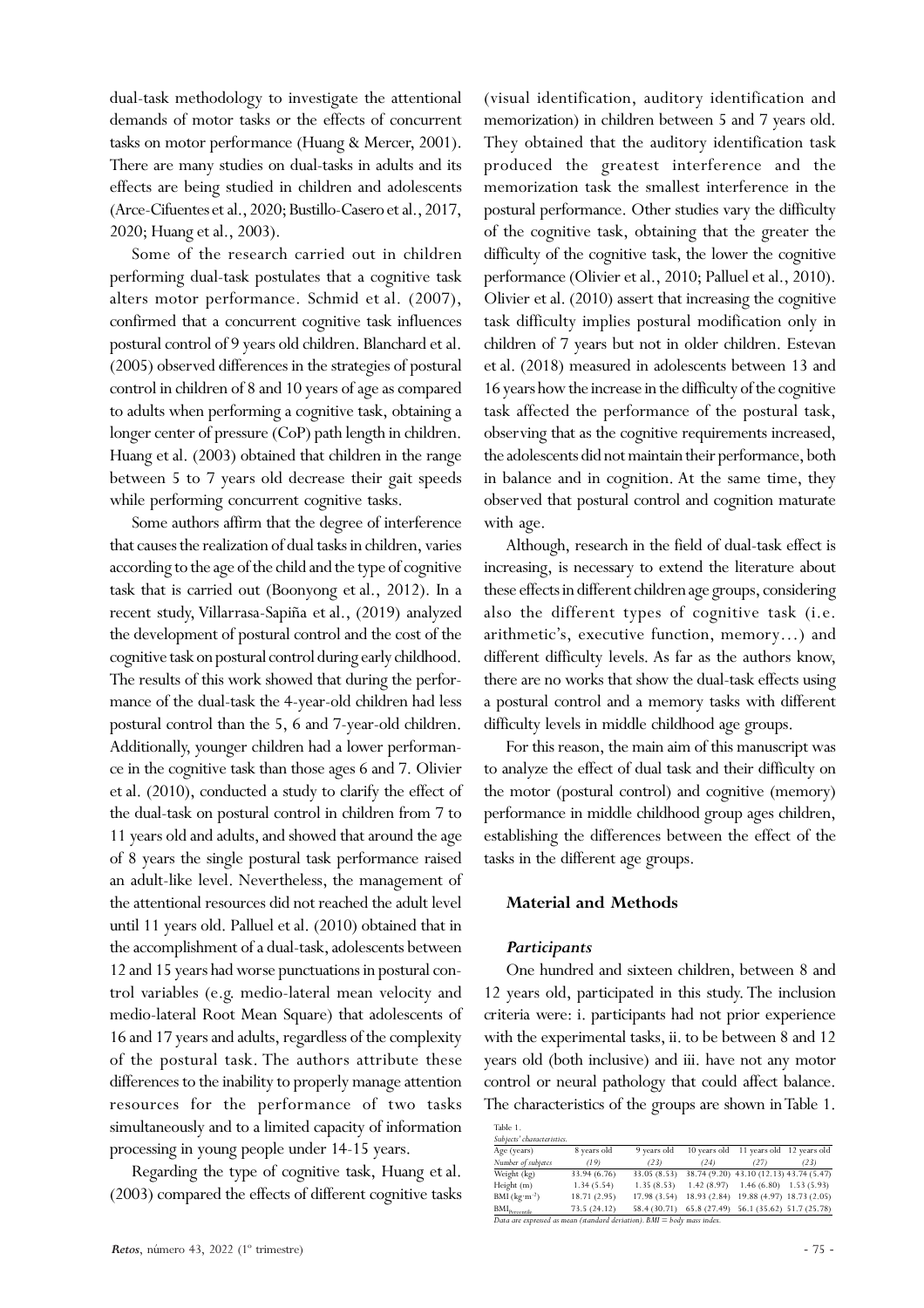Previously, the study was approved by The Institutional Review Board of the University of Valencia. Subjects and their parents/guardians were informed regarding the nature and the aim of the study, and the parents/guardians of the participants signed an informed consent form.

# *Procedure*

All the participants were evaluated at the school where they studied, in a noiseless room for avoid any interference in data collection process. First, weight and height were obtained. For this, the subjects were measured barefoot using a stadiometer SECA model 217 (Seca, Hamburg, Germany) and weighed on a bioelectrical impedance scale (Tanita BC-601). Before the evaluations, the subjects performed a familiarization session with the different tasks.

The participants completed three single tasks and two dual-tasks. Each subject performed a total of 5 trials of 35 seconds (one trial each task) with 60 seconds of rest between them, according with De Kegel et al. (2011) that describe this procedure as reliable to assess the postural stability in children.

Single tasks were of two types, postural and cognitive. The postural single task consisted in maintain the balance in the bipedal stance position. During bipedal stance, the subjects were barefoot with both feet parallel maintaining the heels separated by the width of the shoulders and toes pointing forward, with eyes open (EO) looking a reference point, with arms relaxed by sides and the subjects were informed to stand as still as possible for 35 seconds. The reference point (5 cm in diameter) was situated 2 m in front of the subject at eye level. Otherwise, two cognitive tasks were performed: i. Backward Digit Span Test with 3-Digits sequences length (3D) and ii. Backward Digit Span Test 5-Digits sequences length (5D). The digits sequences tests consisted of memorize a sequence of numbers and after say the number in inverse order (St Clair-Thompson & Gathercole, 2006). During the 3D task, the students must memorize sequences of 3 numbers that appeared on a computer screen. Each number of the sequence was shown during 1000 ms and the time between numbers was of 100 ms. Once the last digit of the sequence disappeared, the subject said the sequence in reverse order. During the time of the task, participants performed 6 sequences of 3D. During the 5D task, the process was the same that before but with sequences of 5 digits. In each trial of this task the participants performed in total 5 sequences. Finally, is

important clarify that the cognitive tasks were performed in seated position.

The dual-tasks were the combination of the postural task and the cognitive tasks. The students should be in the bipedal stance and at the same time perform a cognitive test (3D or 5D sequences). The students were instructed to perform both tasks as good as possible. These tasks had a duration of 35 seconds each.

# *Data collection and analysis*

Regarding the postural control measurement, CoP signals were acquired with a Wii Balance Board (WBB) that has been validated as an appropriate tool of analyzing postural control in the standing position in a number of studies. The data was acquired using WiiLab software (University of Colorado Boulder, Colorado, USA) for Matlab R2007 (Mathworks Inc, Natick, USA). Data signals were recorded at a frequency of 40 Hz and stored in a hard drive. After, the signals were filtered using a low pass Butterworth filter (cut-off frequency  $= 12$  Hz) in both the forward and reverse directions. The postural sway variables obtained from the CoP signals were the ellipse area (95% confidence interval) and mean velocity in antero-posterior ( $MV_{AP}$ ) and medio-lateral ( $MV_{ML}$ ) directions. The ellipse area informs about the postural stability performance, and the  $MV_{AP}$  and  $MV_{MI}$  variables represents the net neuromuscular activity to maintain balance (Paillard & Noé, 2015). In all cases, low values in these variables are associated to better performance in postural control tasks (Bermejo et al., 2015).

The data of the digit span task was acquired using backward digit span test free software. The number of correct digits were used a measure of the task performance. This variable was exported directly by means of the free software used.

# *Statistical analysis*

SPSS software Version 24 (SPSS Inc., Chicago, IL, USA) was used for the statistical analysis. Nonparametric tests were used as Shapiro-Wilk test verified that some variables did not comply with the normality assumption. The median and inter-quartile range were obtained by standard statistical methods. To analyze the differences between age groups in postural control variables Kruskal-Wallis tests were performed followed by Dunn test with Bonferroni's correction. To analyze the effect of dual-task on postural control of each age independently, Friedman's Anova and Dunn test with Bonferroni's correction were applied. Finally, to analyze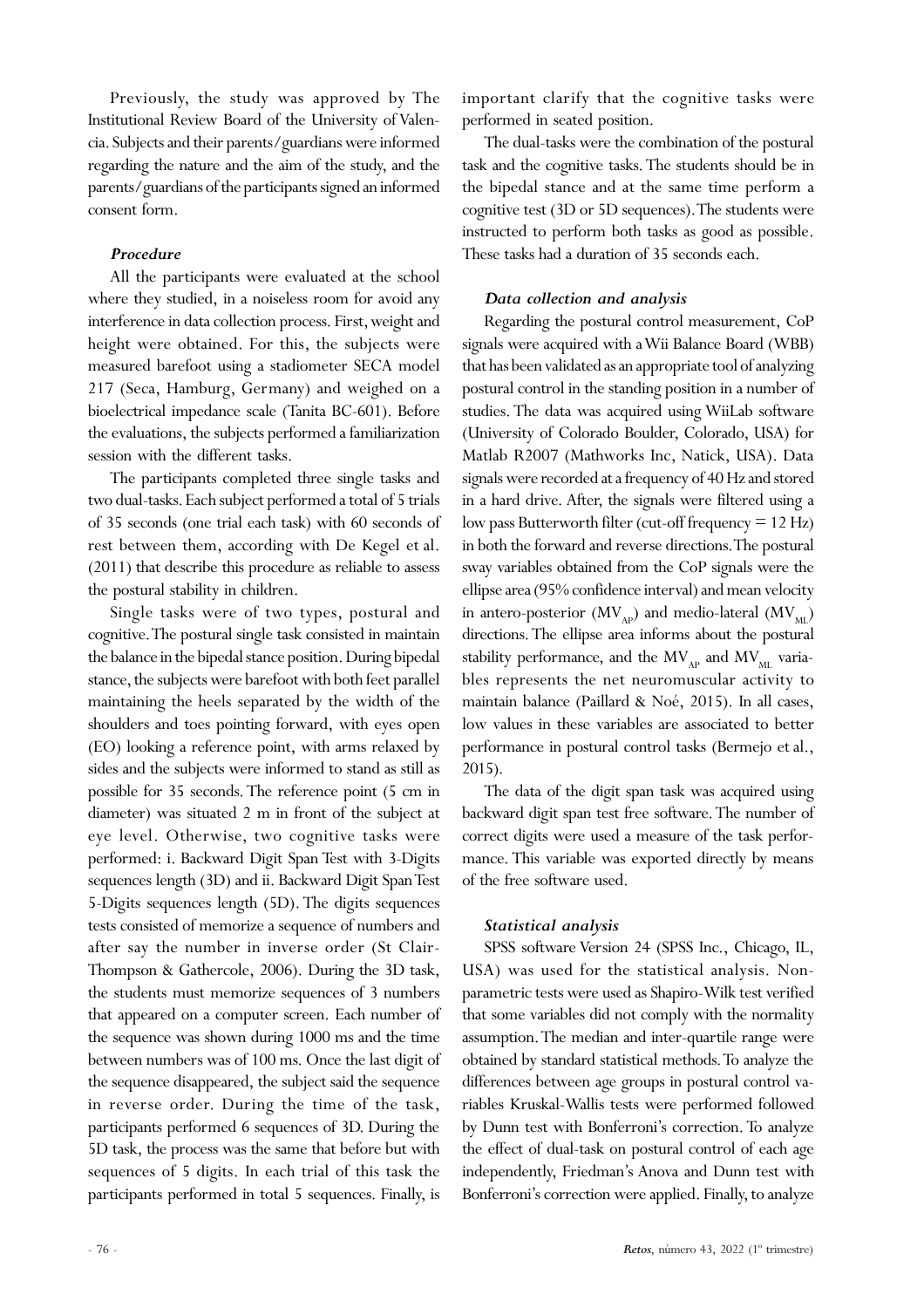the effect of dual-task on cognitive performance of each age only Wilcoxon signed rank test was applied. The level of significance was set at  $p = .05$ .

#### **Results**

#### *Postural control differences between age groups*

It was found an effect of age on ellipse in EO and 5D conditions ( $c^2$ <sub>4</sub>=19.78; p=.001 and  $c^2$ <sub>4</sub>=17.97; p=.001, respectively), on  $MV_{AP}$  in 3D and 5D conditions  $(c<sup>2</sup><sub>4</sub>=10.73; p=0.03 and c<sup>2</sup><sub>4</sub>=20.64; p<.001,$ respectively) and on  $MV_{ML}$  in EO, 3D and 5D conditions  $(c^2_{\frac{1}{4}}=15.94; p=.003, c^2_{\frac{1}{4}}=12.62; p=.013$  and  $c^2_{\frac{1}{4}}=20.11;$ <.001, respectively). Pairwise comparisons are showed in Table 2.

|                     |    | Differences between age groups in postural control variables. |                       |                         |             |             |
|---------------------|----|---------------------------------------------------------------|-----------------------|-------------------------|-------------|-------------|
|                     |    | 8-year-old                                                    | 9-year-old            | 10-year-old             | 11-year-old | 12-year-old |
| Elipse $(mm2)$      | EO | 185.96                                                        | 112.94                | 156.48                  | 90.76       | 64.94       |
|                     |    | $(127.10)*{\dagger}$                                          | (83.75)               | $(179.87)$ <sup>+</sup> | (91.01)     | (86.53)     |
|                     | 3D | 200.41                                                        | 192.75                | 220.77                  | 209.36      | 130.36      |
|                     |    | (526.10)                                                      | (281.70)              | (232.73)                | (143.66)    | (161.24)    |
|                     | 5D | 190.70                                                        | 96.93                 | 185.43                  | 119.08      | 90.79       |
|                     |    | $(170.99) *$                                                  | (116.91)              | (140.25)                | (122.55)    | (113.45)    |
| $MV_{AP}$<br>(mm/s) | EO | 13.32                                                         | 12.76                 | 12.22                   | 9.90        | 9.46        |
|                     |    | (3.02)                                                        | (3.31)                | (5.40)                  | (6.81)      | (5.38)      |
|                     | 3D | 13.12                                                         | 14.13                 | 14.41                   | 12.55       | 11.62       |
|                     |    | (6.01)                                                        | $(5.02)$ †            | (5.45)                  | (3.88)      | (4.01)      |
|                     | 5D | 13.34                                                         | 12.10                 | 11.44                   | 10.33       | 9.61        |
|                     |    | $(4.53) * \dagger$                                            | $(4.36)$ †            | (3.94)                  | (4.63)      | (3.89)      |
| $MV_{ML}$<br>(mm/s) | EO | 14.66                                                         | 13.42                 | 13.02                   | 11.24       | 10.24       |
|                     |    | $(7.62)$ †                                                    | (3.75)                | (8.56)                  | (5.90)      | (4.24)      |
|                     | 3D | 14.71                                                         | 13.13                 | 12.99                   | 12.89       | 10.02       |
|                     |    | $(11.88)$ †                                                   | $(4.91)$ <sup>+</sup> | (7.94)                  | (4.29)      | (5.12)      |
|                     | 5D | 13.29                                                         | 11.90                 | 11.39                   | 10.31       | 9.01        |
|                     |    | $(7.67) * \dagger$                                            | $(3.49)$ †            | (4.29)                  | (4.99)      | (3.60)      |

*Data are expressed as median (interquartile range).*  $MV_{AP}$  = mean velocity in antero-posterior direction;  $MV_{ML}$ *= mean velocity in medio-lateral direction. \* Indicate significant differences regarding 11 years-old children (p<.05). † Indicate significant differences regarding 12 years-old children(p<.05).*

#### *Effect of dual task in postural control*

In the 8 years old group there was not found an effect of dual-task on ellipse,  $MV_{AP}$  nor  $MV_{ML}$  (p>.05). In the 9 years group, we found an effect of dual-task on  $MV_{AP}$  $(c^2_{2} = 12.09; \text{ p} = .002)$  and MV<sub>ML</sub>  $(c^2_{2} = 7.04; \text{ p} = .03)$ . There was an effect of dual task on ellipse  $(c_2^2=7.58;$ p=.02), the MV<sub>AP</sub> (c<sup>2</sup><sub>2</sub>=15.08; p=.001) and the MV<sub>ML</sub>  $(c^2_{2} = 12.25; p = .002)$  in 10 years old children. In the case of 11 and 12 years we found an effect of the cognitive load in ellipse area ( $c_2^2$ =9.41; p=.009 and  $c_2^2$ =7.91; p=.02, respectively),  $MV_{AP}$  ( $c_2^2$ =14.74; p=.001 and  $c^2$ <sub>2</sub>=10.78; p=.005, respectively) and MV<sub>ML</sub> ( $c^2$ <sub>2</sub>=14.74;  $p = .001$  and  $c^2 = 9.65$ ;  $p = .008$ , respectively). Pairwise comparisons are showed in Figure 1.

### *Effect of dual task on cognitive performance*

There were not differences between seated and standing position in the number of correct answers both in 3D and 5D conditions in any group of age (Figure 2).



Figure 1. Postural control differences between conditions by age group. *\*Indicates statistical differences*



Figure2. Cognitive performance differences between single and dual-task conditions by age group. The upper graph corresponds to 3 Digits Spam Test and and the graph below corresponds to 5 Digits Spam Test. *(Light grey=single task performance; dark grey= dual-task performance)*

#### **Discussion**

The objective of the present study was to evaluate the interference of performing a dual task on motor and cognitive performance in children from 8 to 12 years old and analyze the postural control differences between the age groups in the studied conditions.

With regard to the postural control differences between the age groups, the pairwise comparisons showed that the 8 years old group had a worse performance in EO and 5D tasks than the 11 years old group. Additionally, also showed worse punctuations in all task compared with the 12 years old group. On the other hand, the 9-years-old only showed a worse performance than the 12 years old group in 3D and 5D tasks.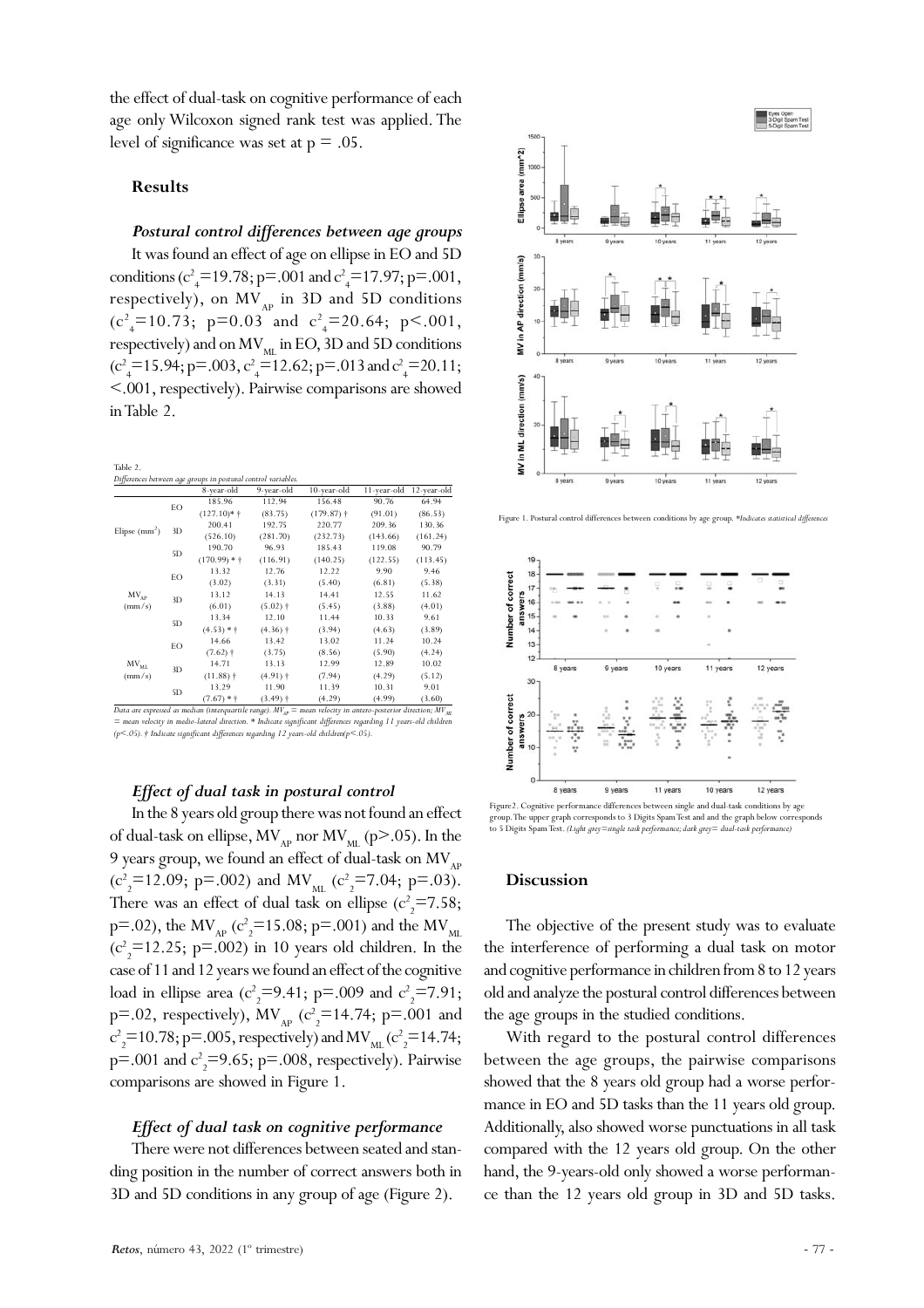Finally, the 10 years old group showed a worse performance in EO than 12 years old group. Thus, it seems the higher the children age the higher the postural control and performance.

Regarding dual task effect, cognitive performance did not change when children stand as still as possible compared with the reference condition (i.e., seated) in any of the two difficulty levels (i.e, 3- and 5-digits). Nevertheless, the worst postural control and performance was found in 3-digit condition revealing an interesting pattern that is discussed below. This finding was observed in children from 9 to 12 years old, but not in the youngest group of children (i.e., 8 years old children).

The analysis performed showed that the younger groups had worse punctuations in postural control variables in dual-task conditions than the older age groups, especially than the 12 years old group.

These results can be explained basically by the maturation level of subjects' motor control. Most studies in this field showed that the postural control and performance are enhanced as the children/adolescents grow (Estevan et al., 2018; Olivier et al., 2010; Palluel et al., 2010; Villarrasa-Sapiña et al., 2019). Thus, the results of our study are in the same line as scientific literature published until now. Focusing on the children of our study, it has been described that around 8 years old new postural control strategies are developed probably due to the maturation of the sensory systems involved in postural stability (Riach & Starkes, 1993; Rival et al., 2004). Thus, it is possible that children from 8 to 12 years old enhanced their postural control and performance because they are improving these new strategies.

The results showed significant differences in the postural control exhibited by the groups of children between 9 and 12 years old in single task and 3D dualtask. In this case, it can be seen how the interference caused by the cognitive task coincides with the fact that the balance worsens. This also occurs in the group of 8 years old children, although in this case, the difference between motor performance under different conditions was not statistically significant probably due to the high variability of the data.

These results evidenced a cost in motor performance when a cognitive task was developed at the same time, phenomenon described previously works carried out in the field of motor behavior (Abuin-Porras et al., 2018; Estevan et al., 2018; Huang et al., 2003; Lacour et al., 2008). Interestingly, in all groups between 9 to 12 years old, higher postural control and stability were observed during the execution of the 5D dual-task than during the 3D task. That is, when a dual-task with a lower cognitive load was executed, the postural control and performance were lower, but when the cognitive load was higher, the motor performance levels did not differ from those shown during the single task execution.

In a study carried out with young adults, Riley et al. (2003) observed that the postural control was improved when the participants focused their attention on the memory task and dedicated less attentional resources to posture control, so that said postural control was automated. In the same way as in our study, postural control was better during the dual-task performance with high cognitive load than with low cognitive load.

McNevin & Wulf (2002) explained in his work that the postural control of their participants was improved when they had focused their attention on an external focus, lending more attentional resources to said focus than to maintaining postural control. In addition, Vuillerme & Nafati (2007) observed that focusing more resources to posture control caused the lower postural control.

Currently, the processes that operate in the distribution of cognitive and attentional resources are not yet completely clear, and the scientific community is debating around various theories (Lacour et al., 2008). However, it seems clear that the difficulty level of cognitive task during the dual-tasks execution as well as the shifts of the attentional focus between tasks influence on motor performance. For this reason, the participants of the present study could had perceived 5D task as more difficult than 3D task. So, they focus more attention and cognitive resources to 5D task than to 3D task even in dual-task condition. This fact could imply that during 5D dual-task a more external focus of attention was stablished than during the 3D dual-task.

Regarding the effect of dual task on cognitive performance, no differences were found in the number of correct answers in the cognitive task (3D and 5D) when performing a single or dual-task, in any age group. These results was different from those obtained by Huang et al. (2003), who affirmed that working memory performance decreased in dual-task conditions regarding singletask. Estevan et al. (2018) obtained results in the same line as Huang. In their case they used 3 cognitive tests similar to those used in the present study, with 3 levels of difficulty, 3, 5 and 7 digits. On the other hand, in the study carried out by Huxhold et al. (2006) with young adults it was observed that there was no decrease in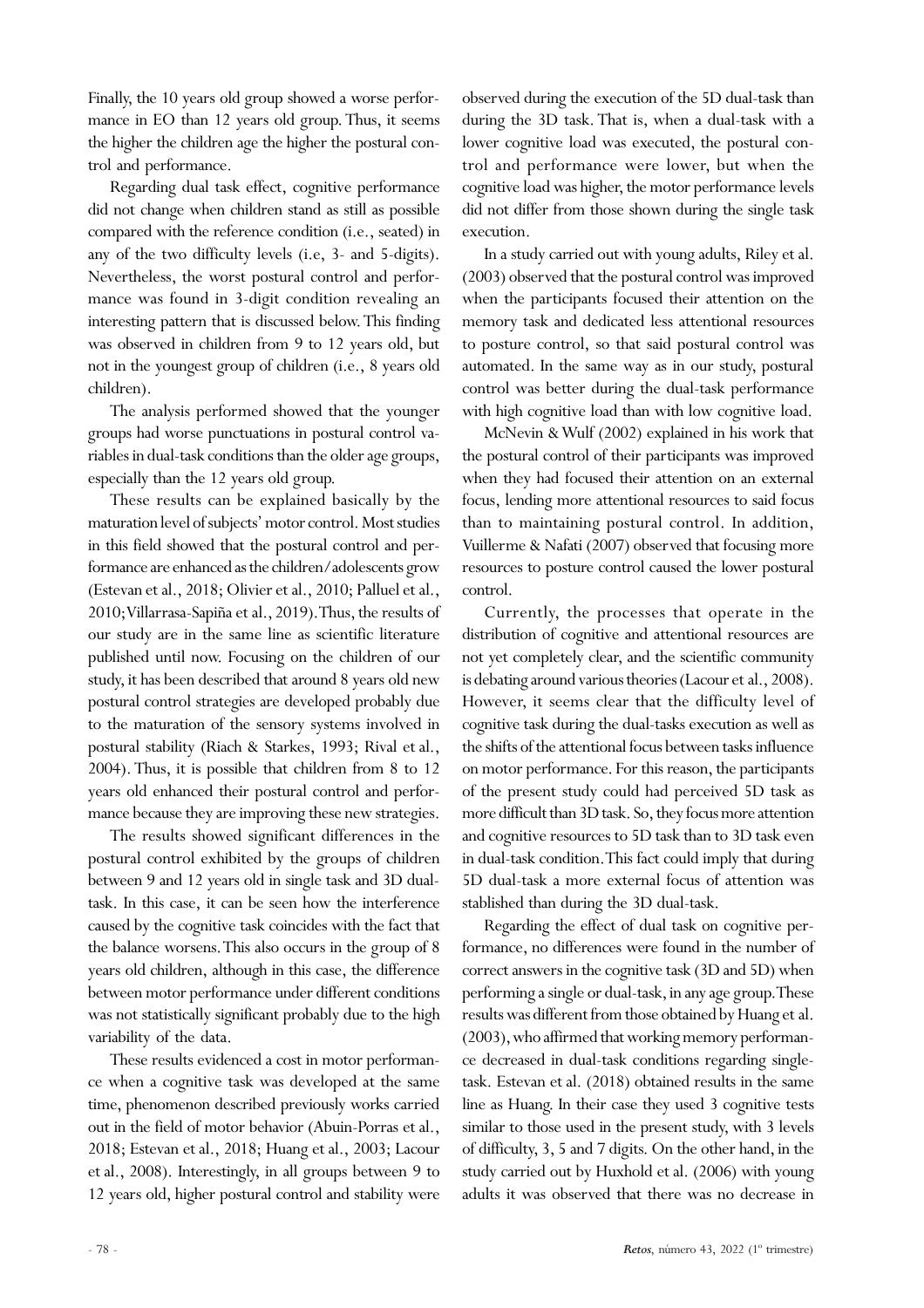cognitive performance while performing dual-tasks, which is in line with the results that we have obtained. As can be seen in figure 2, a ceiling effect was found in 3D condition. Thus, it seems that the cognitive tasks used resulted in a low functional difficulty for the participants of this study. In the future, scientific literature should play attention to set the cognitive tasks with different functional difficulties instead of nominal difficulties. Thus, the difficulty of the task will be set accordingly with the cognitive abilities of the participants.

# **Conclusions**

In conclusion, children from 9 to 12 years old showed a lower postural control and performance during easy dual task than during single-task and hard dual-task conditions. The focus of attention of children during the execution seems to be a key point that should be taking into account in future studies. Finally, postural control and stability enhanced as children grow.

# **Disclosure of interest**

The authors declare that they have no competing interest.(

# **References**

- Abuin-Porras, V., Villafañe, J. H., Jiménez-Antona, C., Palacios, A., Martínez-Pascual, B., & Rodríguez-Costa, I. (2018). Relationship between attention and balance: A dual-task condition study in children. *Journal of Exercise Rehabilitation*, *14*(3), 349-355. https://doi.org/10.12965/jer.1836142.071
- Arce-Cifuentes, B., Bas-Cerdá, A., & Garcia-Masso, X. (2020). Efectos de la auto-selección del foco de atención durante el aprendizaje de una tarea de control postural. *Retos*, *37*, 93-99. https://doi.org/10.47197/ retos.v37i37.70875
- Bermejo, J. L., García-Massó, X., Gomis, M., Noé, F., Huertas, F., Pablos, C., & Paillard, T. (2015). The difficulty of postural tasks amplifies the effects of fatigue on postural stability. *European Journal of Applied Physiology*, *115*(3), 489-495. https://doi.org/ 10.1007/s00421-014-3038-z
- Blanchard, Y., Carey, S., Coffey, J., Cohen, A., Harris, T., Michlik, S., & Pellecchia, G. L. (2005). The influence of concurrent cognitive tasks on postural sway in children. *Pediatric Physical Therapy*, *17*(3), 189-

193.

- Boonyong, S., Siu, K.-C., Donkelaar, P. van, Chou, L.- S., & Woollacott, M. H. (2012). Development of postural control during gait in typically developing children: The effects of dual-task conditions. *Gait & Posture*, *35*(3), 428-434. https://doi.org/10.1016/ j.gaitpost.2011.11.002
- Bustillo-Casero, P., Cebrian-Bou, S., Cruz-Montecinos, C., Pardo, A., & García-Massó, X. (2020). Effects of A Dual-Task Intervention in Postural Control and Cognitive Performance in Adolescents. *Journal of Motor Behavior*, *52*(2), 187-195. https://doi.org/ 10.1080/00222895.2019.1600467
- Bustillo-Casero, P., Villarrasa-Sapiña, I., & García-Massó, X. (2017). Effects of dual task difficulty in motor and cognitive performance: Differences between adults and adolescents. *Human Movement Science*, *55*, 8-17. https://doi.org/10.1016/j.humov.2017.07.004
- Clark, J. E., & Metcalfe, J. S. (2002). The mountain of motor development: A metaphor. *Motor development: Research and reviews*, *2*(163-190).
- De Kegel, A., Dhooge, I., Cambier, D., Baetens, T., Palmans, T., & Van Waelvelde, H. (2011). Test-retest reliability of the assessment of postural stability in typically developing children and in hearing impaired children. *Gait & Posture*, *33*(4), 679-685. https:// doi.org/10.1016/j.gaitpost.2011.02.024
- Ebersbach, G., Dimitrijevic, M. R., & Poewe, W. (1995). Influence of Concurrent Tasks on Gait: A Dual-Task Approach. *Perceptual and Motor Skills*, *81*(1), 107-113. https://doi.org/10.2466/pms.1995.81.1.107
- Estevan, I., Gandia, S., Villarrasa-Sapiña, I., Bermejo, J. L., & García-Massó, X. (2018). Working Memory Task Influence in Postural Stability and Cognitive Function in Adolescents. *Motor Control*, *22*(4), 425- 435. https://doi.org/10.1123/mc.2017-0063
- Goodway, J. D., & Branta, C. F. (2003). Influence of a motor skill intervention on fundamental motor skill development of disadvantaged preschool children. *Research quarterly for exercise and sport*, *74*(1), 36-46.
- Holfelder, B., & Schott, N. (2014). Relationship of fundamental movement skills and physical activity in children and adolescents: A systematic review. *Psychology of Sport and Exercise*, *15*(4), 382-391.
- Huang, H. J., & Mercer, V. S. (2001). Dual-task methodology: Applications in studies of cognitive and motor performance in adults and children. *Pediatric Physical Therapy: The Official Publication of the Section on Pediatrics of the American Physical Therapy Association*, *13*(3), 133-140.